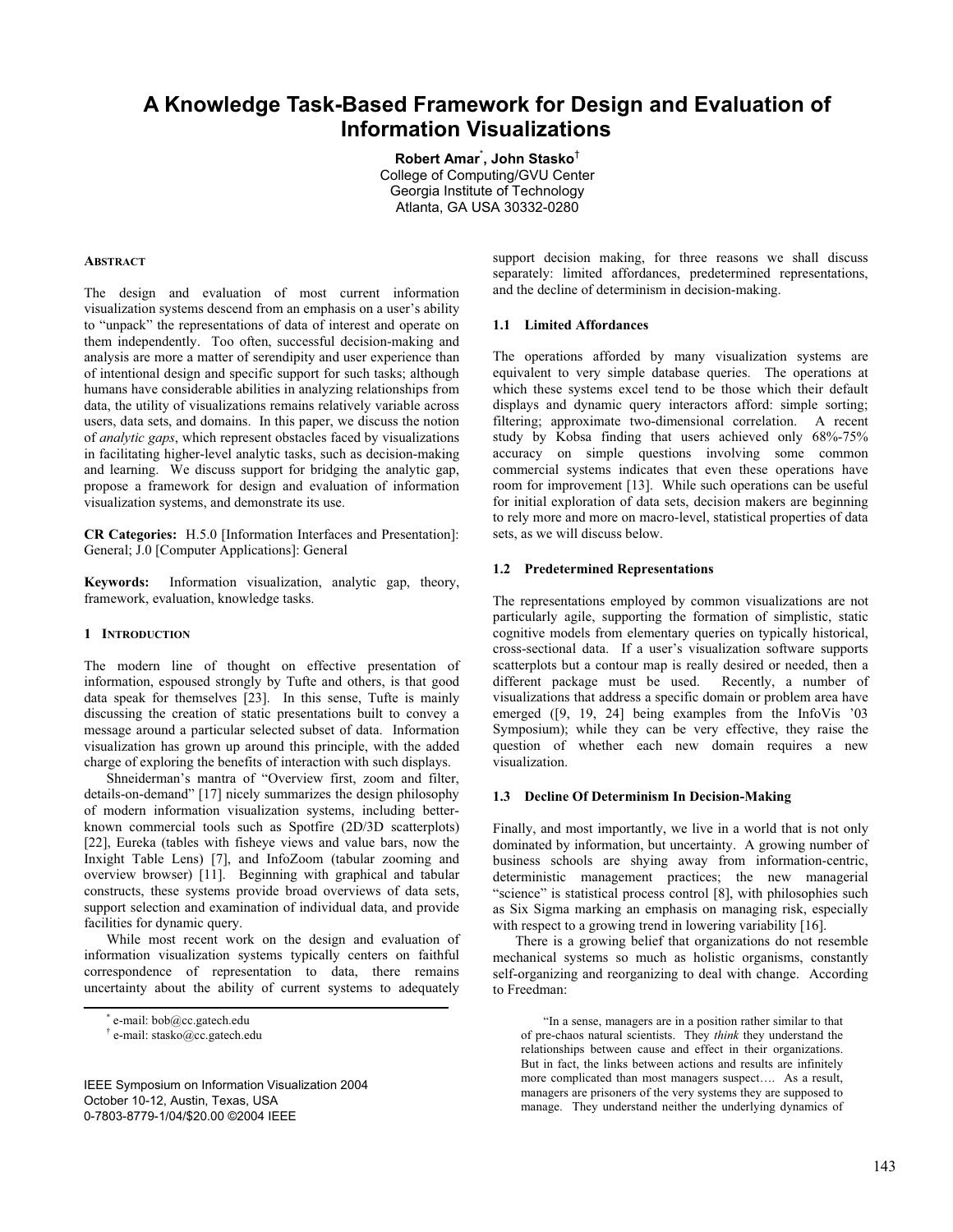these systems nor how to influence those dynamics to achieve organizational goals." [8]

Most information visualization systems do not deal with the notions of uncertainty in data and interlinked causes and effects very well. To be fair, a system can only be as good as the data one provides to it, and many systems are optimized for illustrating a few select relationships on a smaller scale. However, data analysts are often interested in complex relationships, especially ones that are not immediately apparent.

#### **2 IDENTIFYING THE ANALYTIC GAPS**

#### **2.1 Representational Primacy**

## *primacy* (n.) – the state of being first or foremost

The status quo of information visualization is one concerned primarily with what is being visualized, letting designer intuition and user knowledge bridge the gap between the data and its use in higher-level knowledge tasks. As Tufte encourages, "above all else, show the data." [23] Studies such as Kobsa's [13] test more how well users can unpack the representation of individual data than how users actually discern any higher-level trends or implications of the data sets. This pursuit of faithful data replication and comprehension is what we call *representational primacy*.

What we argue here is that representational primacy can be a limiting notion, perhaps focusing on low-level tasks that do not map well to the true needs and goals of users. Of course, good collection and presentation of data are clear precursors to visualizations of any usefulness. Nor does representational primacy represent insensitivity to users or their needs; rather, it probably represents uncertainty as to how to best support those needs. Technologists have a long and fruitful history of sharing information and building tools useful to their communities of practice [3]. However, it is not clear that information visualization will be more than a "gee whiz" tool of occasional value to users in general if its use in more analytic thinking is not considered.

#### **2.2 The Gaps Between Representation And Analysis**

A desire to go beyond representationally primal systems has existed for decades, as early as Bertin's assertion in 1977 that "in decision-making the useful information is drawn from the overall relationships of the entire set" [2]. In 2002, Wesley Johnston even went so far as to say information visualization was the wrong primary tool where the formation of explanatory or correlative models was the desired outcome, and asserted a need for "model visualization" rather than "data visualization" [12].

One logical end to this line of thought is to build systems that are "black boxes," in which we input our data and out comes "the answer." However, it is widely viewed as irrational and unethical to trust an important decision to a "black box" system, as the rationale for such a decision are obscured and the responsibility for its consequences difficult to allocate. Therefore, we echo the recent arguments of Shneiderman for combining tools such as data mining with information visualization [18] to provide user control.

Shneiderman mainly argues for using data mining to identify time-series trends as well as possible correlations for users to explore. We wish to go one step further to what might be called a "white box" approach: systems that promote the generation of higher-level knowledge about a domain that results in justifiable actions. This is certainly a lofty goal which a single system or

framework would find difficult to address; however, it is our hope to problematize some of the difficulties visualization systems encounter in such knowledge-making. We group these issues into two major categories; as these represent distances that must be bridged between current systems and more analytical systems, we call these *analytic gaps*.

#### 2.2.1 The Rationale Gap: No "Black Boxes"

We define the *Rationale Gap* as the gap between perceiving a relationship and actually being able to explain confidence in that relationship and the usefulness of that relationship. Systems built under representational primacy assist in the perception of relationships, but very often fail to elucidate the strengths of these relationships and the confidence in these relationships. As a simple example, comparing averages in a visualization tool is misleading unless you know something about the populations from which the averages came, and thus your confidence in the actual difference in averages. As a tool incorporates a wider range of techniques, this problem compounds itself.

Indeed, typical implementations of business intelligence software have proven to be overly complex and require too much specialist intervention; the end result is not analytic clarity but an endless stream of reports [6]. Systems that bridge the Rationale Gap not only provide accurate, clear answers, but instill in users identifiable rationale about the kinds of decisions that can be made through their use.

#### 2.2.2 The Worldview Gap: Show The Wider Perspective

We define the *Worldview Gap* as the gap between what is being shown and what actually needs to be shown to draw a straightforward representational conclusion for making a decision. Wesley Johnston's comments about "model visualization" fit directly into this.

Although extremely careful data collection and graphic design can indeed create situations where the data indeed speak for themselves, in practice, representation primacy often fails due to imperfect data collection and inexperienced presentation design. Tufte ranks some of the U.S.'s most revered journalistic information sources, such as *The New York Times* and *The Wall Street Journal*, as having low graphical sophistication, and provides a litany of examples of graphics that decorate numbers rather than actually elucidate relationships between variables [23]. While many information visualization systems are more sophisticated, providing graphical views of correlation and statistical summarization functions, they do not take full advantage of the powerful tools statistics has to offer. While correlation is a gateway to causation, the nature and usefulness of any visualized correlation is uncertain, as the true explanatory variable(s) may lie just outside the reach of the data; for example, do family income levels explain standardized test performance, or are the two merely found together?

Nor is it clear that one representation fits all; although scatter plots and graphs facilitate certain comparisons for certain kinds of data, effective representation design remains decided on a case-bycase, domain-by-domain basis. Contrast this with the welltraveled tension of the power of defaults. Kobsa found that Spotfire users tended to use the default scatterplot visualization in solving problems, even when using a bar chart or histogram representation would have been a better fit [13]. This indicates that representational affordances of a visualization (which, as we have argued, are usually limited) strongly influence what users do with it.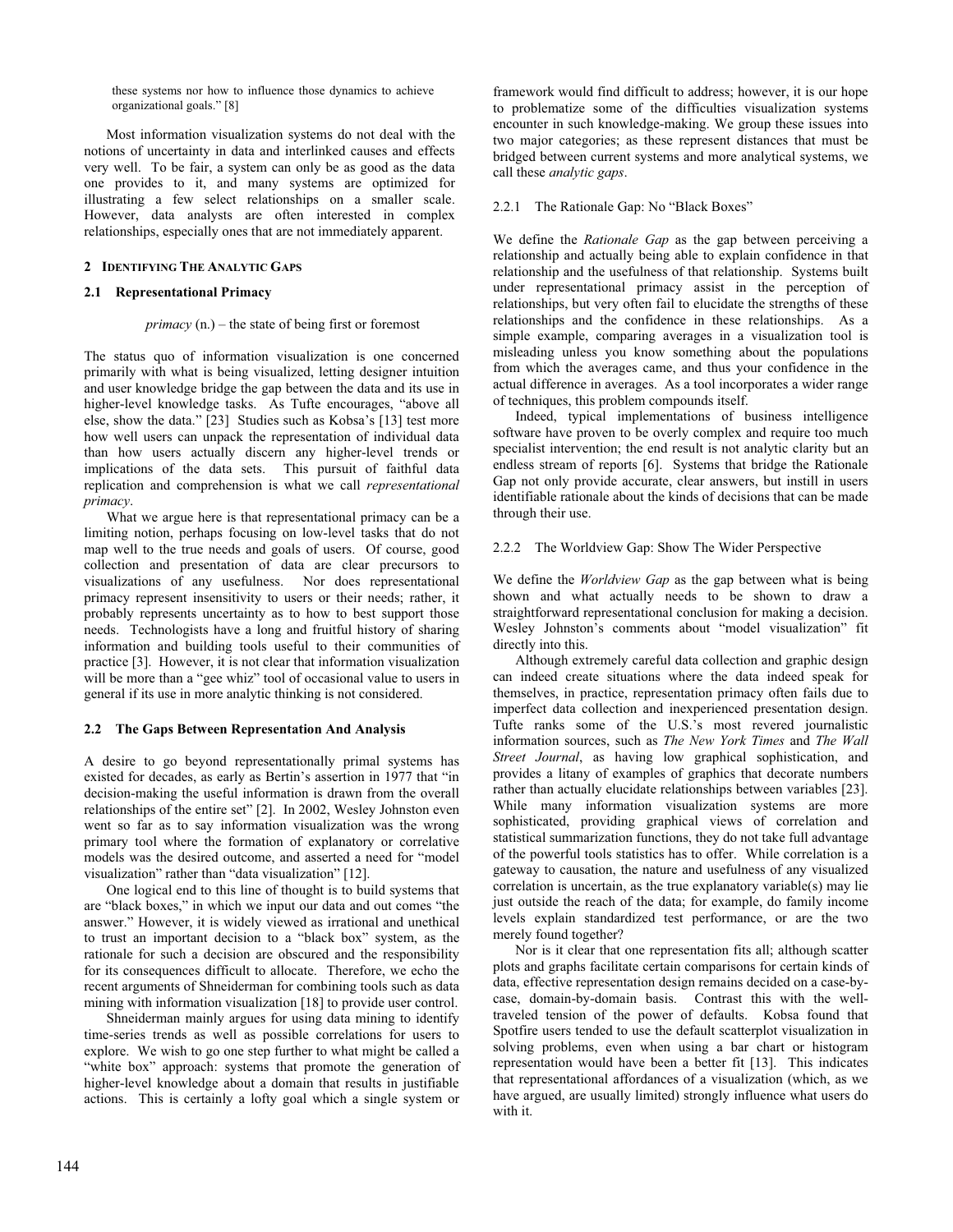Systems that bridge the Worldview Gap not only indicate the useful relationships among data, but also indicate useful representations and the limits of those representations.

#### **3 EXAMPLE ANALYTIC GAP SCENARIOS**

In order to provide further grounding for these gaps and how existing systems can fall into them, we provide two example scenarios.

#### **3.1 Example: Sports Analysis**

Consider being the general manager of a sports team, with the responsibility of trading and acquiring personnel to produce the best results. (In fact, many people live this dream daily through fantasy sports competitions.) Analyzing a data set of sports statistics for some given year for leaders in statistical categories is fairly straightforwardly done using current visualization tools and dynamic query operations such as sorting. With a tool that provides aggregation functions, one can even relatively quickly compare the actual performance and payrolls of whole teams across the year, such as exists in individual leagues or in the sport as a whole.

All of this is useful in making some intuitive sense out of the data given; it can be especially useful in spotting anomalies such as extremely poor or good performers, or extremely high team payrolls. Still, there are two major problems.

First, any intuition we may develop about the data set is hard to transfer away from the tool; we may be able to see correlations for two or three variables at one time, but what we really desire is a plug-and-play "causal model," especially for predictive actions such as determining future performance of certain players. Unfortunately, information visualization systems provide little to no support for the formulation of predictive models, let alone a clear explanation as to how such a model might be constructed, running headlong into the Rationale Gap. Second, while most tools visualize correlations and simple relationships, they fail to provide indications as to which relationships or combination of relationships most strongly suggest the attainment of a certain performance metric, such as win percentage or offensive effectiveness, falling into the Worldview Gap and leaving users to use their own intuition as to what aspects of the data set are most useful. Confounds in correlation of variables are especially troubling when decisions involve a lot of money, such as those about sports personnel movement.

Possibly even more troubling is that we cannot really use a visualization tool to apply any real-world constraints, such as economic constraints; while we can dream about the sorts of teams we can put together and even get a superficial sense for how much such teams will cost, we cannot easily reason about how to achieve such an outcome in reality, such as managing money to be committed to players in the future and coping with effects on the existing organization and personnel. While such forward-looking prediction is arguably out of the domain of a representational visualization tool, we believe it is not implausible for at least some of the analytic processes involved to be translated into the perceptual domain, offering a viable and accessible complement to data mining tools and spreadsheets.

## **3.2 Example: Managerial Decision-Making**

In his book *The Fifth Discipline*, Peter Senge describes a case study of a fictional company called WonderTech, which began by growing quickly but eventually collapsed under huge cycles of alternating high and low demand. The end result was due to a vicious circle of needing to improve sales but not having the capacity to keep up with sales when they did improve; as a result, the fixed investments in manufacturing increased but sales failed to stay consistently high enough to support an increasingly expensive infrastructure. [15]

Here is an instance when presumably the managers of WonderTech had a multitude of numbers available to them, and possibly even saw cyclic trends in sales and a growing fixed cost of manufacturing, but either failed to see the basic feedback process, failed to see a way out of the feedback process, or were too occupied with short-term solutions to get an accepted longterm solution in place, such as a commitment to rapid delivery [8]. Most visualization tools would support a time-series view of sales and financials, which would go far in elucidating that there was a problem. However, it would take a miracle in the data set to show growing order fulfillment times (if that was even a problem) and an as-of-yet nonexistent capability to show that reducing these fulfillment times could result in a better long-term ability to support sales, an example of the Worldview Gap.

#### **4 BRIDGING THE ANALYTIC GAPS: KNOWLEDGE TASKS**

Evaluating systems on how they meet the Rationale and Worldview Gaps is to some degree an operational approach for evaluating and designing analytic systems. However, we feel there is much to be gained from concrete identification of common tasks that fall in the gaps. Therefore, we propose a taxonomy of common subtasks that can provide better support for designers and evaluators of information visualization systems.

## **4.1 The Use Of Taxonomies**

A recent branch of information visualization research concerns itself with the development of taxonomies for organizing lowlevel tasks that a visualization should facilitate, and automatically creating presentations that match these tasks to appropriate techniques. Wehrend and Lewis create a matrix of techniques that correspond to a particular combination of an object type, such as scalar or vector, and a cognitive operation, such as correlation or association [25]. In [27], Zhou and Feiner describe a taxonomy that refines the Wehrend and Lewis operations into visual tasks which are organized by their visual accomplishments (low-level user or presenter goals, such as "inform" and "enable") and visual implications (what visual capabilities are called upon in the attainment of the visual accomplishments).

While these low-level tasks are essential, they do not in and of themselves provide a basis for consistently bridging the analytic gaps. Even automatic generation of visualizations or visual discourse, such as that provided by IMPROVISE [27] and BOZ [4], rely on designer-provided rule sets and/or complex logical and perceptual operator definitions to create coherent presentations. Our overall goal is to describe complementary, higher-level knowledge tasks that appear in the real world that people must do to bridge the analytic gaps described above.

In particular, we are concerned with describing knowledge tasks regarding the application of visualization to two closelyrelated goals:

x **Complex decision-making, especially under uncertainty.** Recall the sports team management example from earlier. Consider the seemingly simple task of deciding whether to trade players with another team. It is far from straightforward to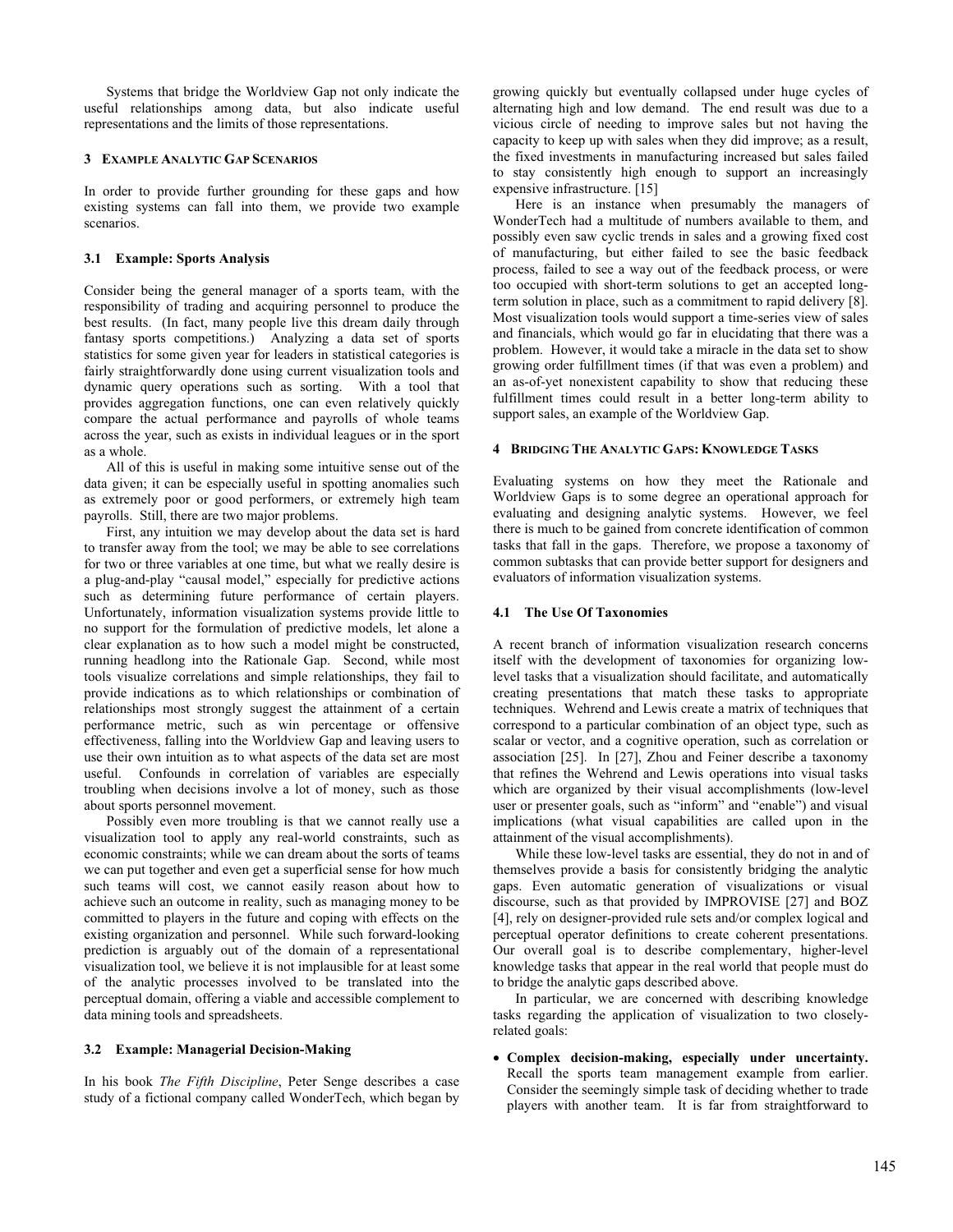understand the expected collective performance of arbitrary subsets of players, the costs and benefits to teams of making personnel changes, and the prediction of future performance, both in terms of average performance and variability. Essentially, this is the Rationale Gap.

**• Learning a domain.** Exploration of particular data sets can reveal a lot about the general discipline or phenomena which the data sets describe. It can also ideally suggest elements outside the data set that further elucidate the domain. Essentially, this is the Worldview Gap.

We now turn to discussing our higher-level knowledge tasks that visualization systems should support for complex decisionmaking and learning. We classify these tasks according to which analytic gap primarily motivates it, although overlap is possible.

## **4.2 Rationale-Based Tasks**

Users need to be able to relate data sets to the realms in which decisions are being made. For example, analysis of a computational chemistry data set may produce an encoding for a promising lead compound for the design of a drug [5]. Proper visualization of the data set communicates how to modify existing compounds to obtain the promising lead. Also, given a set of criteria, users need to be able to use salient features of data sets to create a description of the realm in general, to validate decisions.

#### 4.2.1 Rationale Task 1: Expose Uncertainty

Some uncertainty is involved in any data set. Is the data set large enough to mitigate any associated sampling error? Are there figures in a data set involving uncertainties, such as population estimates with associated standard errors or statistically distributed phenomena? An understanding of where values are uncertain and how that uncertainty affects the degree to which a data set can be a source for reliable conclusions is key in statistical process control.

For example, when considering several vendors for a part whose width must be exactly within a specified range, it is important to understand not just the width of the average part produced, but the standard deviation as well (to understand the proportion of unusable parts). Also, when comparing poll results or estimated financial figures, having a measure of the standard error of the estimates is crucial to having confidence in the statistical significance of any differences observed, especially when sample sizes are small.

We consider this a Rationale Gap task as it relates directly to the confidence one can draw based on correlation or aggregation analysis done within a visualization tool. To summarize, *a system can help bridge the Rationale Gap by exposing uncertainty in data measures and aggregations, and showing the possible effect of this uncertainty on outcomes*.

#### 4.2.2 Rationale Task 2: Concretize Relationships

In the case of correlation, especially when viewed on a scatterplot, perceived relationships are usually easy to describe and quantify. Other representations may suggest relationships or decisions without a clear concretization of the nature of the relationships. This can be particularly problematic in expected value analysis. When the expected payoff or outcome of a decision is a weighted average of the elements of a clearly identifiable discrete distribution (called a *risk profile* in business), then the outcomes are not so clear and are often surprising when people think in terms of expected values.

This is a Rationale Gap task in the spirit of being able to rationalize decisions and outcomes based on a cognitive alignment of a perceived relationship with its representational elements. To summarize, *a system can help bridge the Rationale Gap by clearly presenting what comprises the representation of a relationship, and present concrete outcomes where appropriate*.

#### 4.2.3 Rationale Task 3: Formulate Cause And Effect

When investigating data, there is usually some causation data embedded directly in the data set, as well as effect data that can become clear through iterations of a simulation. Both the isolation of demonstrated causes as well as the discovery of possible effects are important in cognitive model formation. All of this must be done with an understanding of what assumptions have gone into creating the data, and thus affect the outcomes inferred. As an example, consider the story of WonderTech we recounted earlier. Some causation can be inferred from time series data of sales and manufacturing costs; a further step would be to be able to investigate the effects of changing certain variables on the outcomes depicted by the data set, such as sensitivity analyses (e.g. the value of an investment opportunity as depends on factors such as market interest rates or growth predictions).

This addresses the Rationale Gap primarily because it serves to distinguish between causation and covariance. To summarize, *a system can help bridge the Rationale Gap by clarifying possible sources of causation*.

## **4.3 Worldview-Based Tasks**

Many tasks we will describe here indirectly support formulation of a strategy for browsing a visualization when they provide insights as to what data should be explored to clarify certain relationships or test certain hypotheses.

## 4.3.1 Worldview Task 1: Determination Of Domain Parameters

The attributes of data in a visualization, and thus the parameters by which data is organized in a visualization, communicate both standards of measure within a data set and key parameters for understanding a domain. The very fact that a collection of American baseball scores includes data such as home runs, runs batted in, and slugging percentage indicates that these are parameters considered important (at least by the data collector), and suggests domain-specific measures that require clarification. As well, the relative positive or negative connotations of parameters are not always clear; for example, in American baseball, a batter with a high number of career strikeouts may not be considered a good batter, nor a pitcher with a high number of walks and hits allowed, but these interpretations are not always inherent in the visualization.

We consider this a Worldview Gap task because it points the way to formation of more expressive representations. To summarize, *a system can help bridge the Worldview Gap by providing facilities for creating, acquiring and transferring knowledge or metadata about important domain parameters within a data set*.

## 4.3.2 Worldview Task 2: Multivariate Explanation

Most visualization systems support determination of correlation between two or three variables, in the limit of representational ability. However, some relationships involve more than three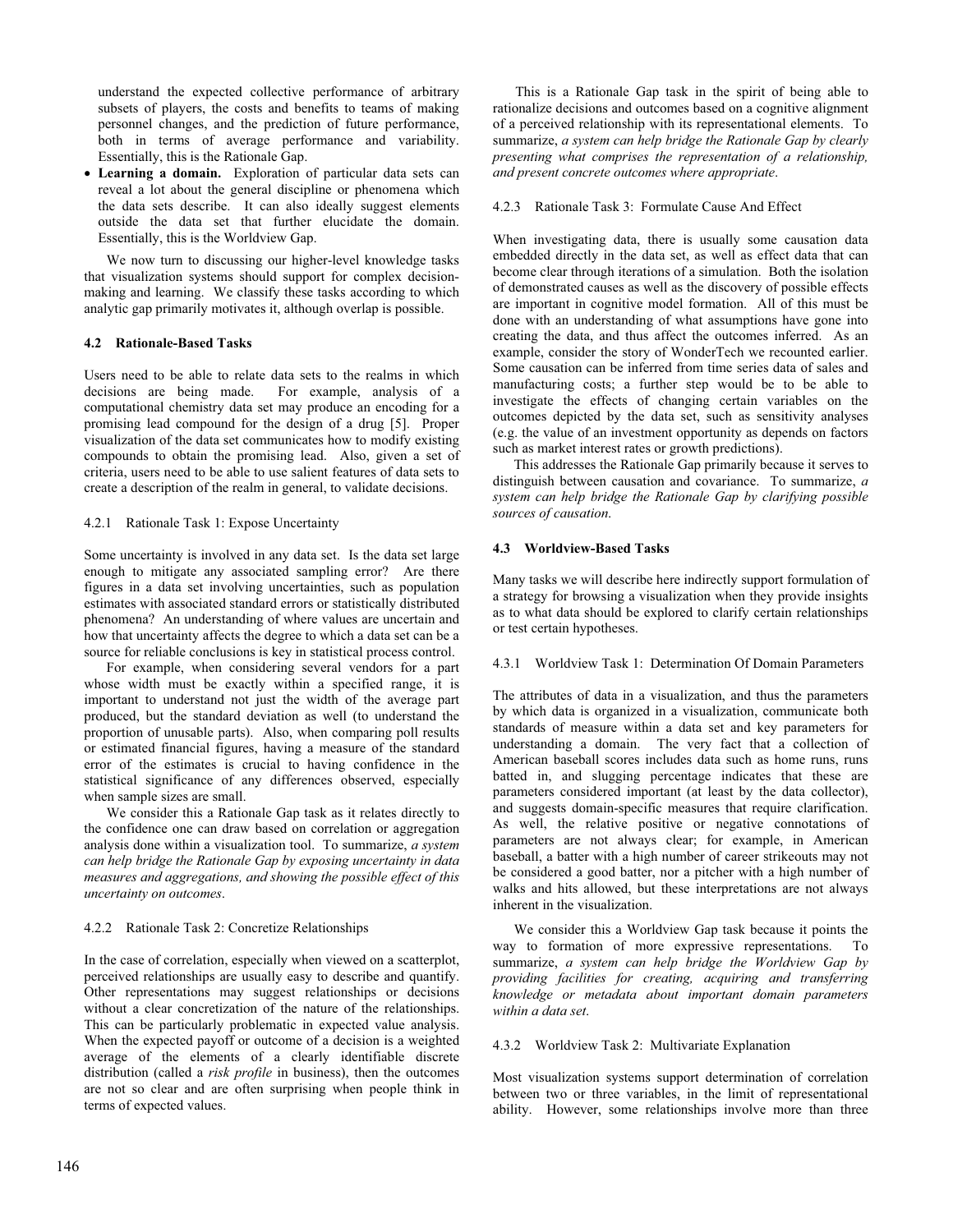explanatory variables and/or simple transformation of single explanatory variables using logarithms or polynomial relationships [1]. Such correlations, often found in domains such as queuing theory, are not widely handled by typical visualization tools. Also, when correlations expected by theory do not exist, correct interpretation and action usually involves user guidance. In general, while statistics offers methods such as stepwise regression to help automatically determine good explanatory models, mindlessly employing such tools generally yields bad results [1]. Combining these methods with user guidance could result in a very useful facility for data analysts.

In 1990, La Quinta Motor Inns retained the services of academic statisticians who derived a successful mathematical model for the selection of sites for La Quinta inns [1]. The model directly related site profitability to the room rate and inversely related profitability to the population of the state of the site, which both seem reasonable. However, the analysts also found a strong direct relationship between profitability and the number of college students within four miles (possibly surprising) and an inverse relationship between profitability and the *square root* of the median income of the area. The model explained 51% of the variation in profitability, which is respectable in practice; however, this possibility does need to be raised to a user of the model, who may experience deviations from the results.

This task is in the spirit of the Worldview Gap, as it can help elucidate useful representational transformations. To summarize, *a system can help bridge the Worldview Gap by providing support for discovery (whether automated or manual) of useful correlative models and constraints*.

#### 4.3.3 Worldview Task 3: Confirm Hypotheses

Users need to test the accuracy of their deductions about a data set. Tools must help users define hypotheses, simulate possible outcomes, and verify the truth of such hypotheses. While we might include statistical hypothesis tests such as confirmation of expectation (e.g. statistical distribution of results, expected limits of data values) and comparison of averages with certain confidence intervals, this task includes higher-level hypotheses. If a particular region or outcome of interest is found, then hypothesis tests can also become a question of how far and how easily users can operate on that outcome. This analytic process is clearly difficult to support in a general manner across interfaces and representations, but may be useful for specific design decisions.

We consider confirmation of hypotheses a Worldview Gap task because it points to the expressiveness and completeness of cognitive or mathematical models derived from use of a visualization. To summarize, *a system can help bridge the Worldview Gap by providing support for the formulation and verification of user hypotheses*.

#### **5 EMPLOYING THE KNOWLEDGE TASKS**

Now that we have described the analytic gaps and some common knowledge tasks, we would like to propose a design and evaluation framework. In essence, all one need do is apply the knowledge tasks (plus any other higher-level knowledge tasks one wishes to employ) to a given situation.

#### **5.1 Using The Tasks For Design**

When designing a visualization for a new domain or scenario, one can use the knowledge tasks to systematically:

- Generate new subtasks for a visualization to support or perform.
- Identify possible shortcomings in representation or data.
- Discover possible relationships to highlight or use as the basis for a visualization.

The general idea is to apply each knowledge task in turn as a user would to each scenario. For example, "Where might I be interested in multivariate relationships?" or "Exactly what is uncertain about this data and how will it affect the outcomes I show?" or even "How will I show the concrete outcomes from this process?"

## **5.2 Using The Tasks For Evaluation**

One can also use these tasks as a form of heuristic evaluation [14] of the pragmatic value of a given visualization simply by evaluating how well the visualization supports the knowledge tasks. The Rationale Gap tasks provide particularly rich opportunities to ask questions both about how actual relationships and outcomes are shown to a user (e.g. must the user infer an outcome from the context of a representation, or can a user perform a direct action to see an outcome, such as in a brushing histogram), as well as how confident the user should be in these outcomes relative to any uncertainty inherent in the data set being visualized.

#### **6 DESIGN EXAMPLE: THE INFOVIS 2004 CONTEST**

While the knowledge tasks and scenarios have their roots in quantitative domains, such as financial and scientific domains, the six knowledge tasks here provide a very fruitful way of thinking about visualizations for a decidedly less quantitative scenario: the InfoVis 2004 Contest [10]. The contest, which is to provide visualizations to support questions about the evolution of information visualization as a research area, is based on a dataset containing metadata (titles, abstracts, keywords, dates, and references) about articles from the InfoVis conference from 1995 to 2002. Although it is hoped that applying the knowledge tasks sheds new light on possible solutions to contest tasks, we wish to show more that the knowledge tasks provide a systematic basis for thinking about and identifying issues in the data set.

#### **6.1 Rationale Task 1: Expose Uncertainty**

For this dataset dominated primarily by nominal data, at first glance it seems there is no uncertainty to speak of. However, uncertainty can appear in more forms than standard deviations and measurement errors. If one examines the metadata for completeness, one notices a number of possible sources of uncertainty. For example, author names are sometimes spelled or formatted differently. Paper dates are sometimes exact, and sometimes involve a large range of dates. References may be missing or their formats may differ, requiring significant effort for tagging or cleaning.

In other words, being sure of who is who, when is when, and sometimes even what is what is difficult. If any uncertainties cannot be resolved in the process of data cleaning, they must be shown to the user. For example, if it is unclear whether or not "J. Smith" and "J. T. Smith" are the same person, this is an uncertainty, especially given the higher-level tasks contest entrants are asked to support.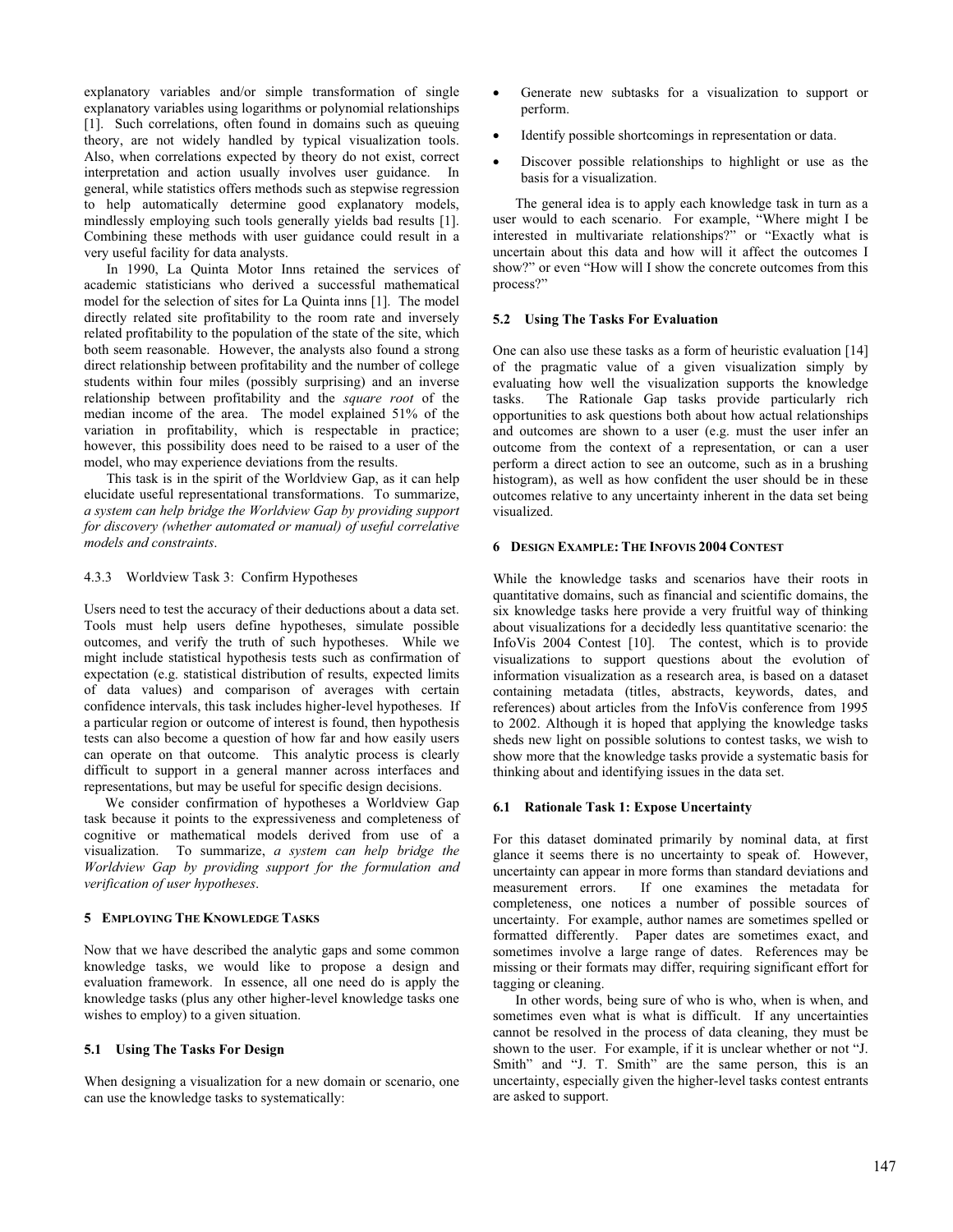## **6.2 Rationale Task 2: Concretize Relationships**

If we are asked to relate two researchers' work in the field of information visualization, how will we do it? Ideally, a visualization should provide perceptual triggers [21] to show these outcomes. One possible approach is to use a concept map such as a themescape [26] and show two or more researchers' work as regions on that themescape, highlighting areas of overlap with brighter colors to indicate the degree of overlap of the researchers involved. But does that overlap imply or represent frequent coauthorship, common mutual referencing, unity in research subject matter, or something else entirely? If there is significant overlap in fringe areas, then does that represent the formation of new research areas, or just a coincidence? All of these items could be indicated to the user.

## **6.3 Rationale Task 3: Formulate Cause And Effect**

Here, we can think about possible causes and effects in the field to generate interesting ideas for relationships to highlight. Did one paper spawn off a generation of related papers? Can we identify opposing schools of thought on a topic and their point evolutions in time? Do user studies (tagged externally by other participants) promote new and interesting ideas in the field? Most importantly, what data must we employ to validate this cause and effect? How can a user feel he/she is exploring the data set and knows where the relationships come from, rather than interacting with a "black box"?

# **6.4 Worldview Task 1: Determine Domain Parameters**

Clearly, the attributes of the metadata dominate our thinking about the dataset. We have already discussed the notion of considering other factors that may come to bear on the dataset that might not currently be reflected. Another possibility is to consider how deeply the metadata allow us to make conclusions. Are abstracts enough to relate articles, or do we need more text to do the appropriate comparisons? Are references enough, or do we need more metadata on what kinds of papers (conference full papers, extended abstracts, technical notes, journal papers, etc.) are citing other papers and being cited?

#### **6.5 Worldview Task 2: Multivariate Explanation**

Returning to the themescape example, the outcomes highlighted for the user are a two-dimensional projection of a potentially multivariate trend. The important questions for design of a relevant visualization include generating possible multivariate explanations as well as how to communicate the variables' contribution to the overall analysis. For example, one may determine that the trajectory of a researcher on a themescape is determined by a particular correlation with the subject matter of other researchers, dates of publication, and keywords (possibly both author-provided and contest entrant-generated).

#### **6.6 Worldview Task 3: Confirm Hypotheses**

Even though the contest tasks are mainly qualitative, users may wish to experiment with different classifications or evolution along different dimensions: for example, using research money allocated to areas or number of people working in an area to show evolution rather than a size-agnostic time-based evolution. Considering the themescape example once more, if overlaps are identified in fringe areas, a user may wish to see if that fringe area eventually panned out into anything larger. One may even wish to ask higher-level questions, such as whether or not the development of a particular research area was hindered by or depended on the development of a different area. Ultimately, for the purposes of the contest, this form of experimentation may be limited, but considering the types and degree of utility of such experimentation may help decide the feature set available to a user.

## **7 EVALUATION EXAMPLE: COMMERCIAL TOOLS**

We can also use the knowledge tasks to reflect upon how commercial tools might or might not be meeting the challenges posed by the analytic gap. Here, we consider the same tools considered by Kobsa in his evaluation [13]: Spotfire, Eureka, and InfoZoom.

## **7.1 Rationale Task 1: Expose Uncertainty**

Again, most statistical facilities in these information visualization systems are limited to aggregation and correlation. Spotfire can bin data according to standard deviation and can indirectly show some variations around points, but the explicit treatment of uncertainty is otherwise limited. Eureka and InfoZoom generally display the data as given. None of the programs allow easy comparison of averages within a certain confidence, although InfoZoom's "derived attributes" functionality is programmatically expressive for those who can write programs. Granted, the data provided do not always show uncertainty well; still, uncertainty is not generally part of the data import facilities of these programs, and even if explicit measures of uncertainty were integrated into the data, the data importing facilities would require them to be treated as members of the data set rather than metadata.

#### **7.2 Rationale Task 2: Concretize Relationships**

All of these commercial systems can show details-on-demand for a particular item or set of items. As well, when filtering relationships are applied, single items or sets of items can be easily shown and isolated for individual examination. However, close but inexact matches, as well as relationships based on probabilistic links, are harder, if not impossible, to show and isolate. An approach such as the Attribute Explorer [20] can help increase the flexibility of such queries.

## **7.3 Rationale Task 3: Formulate Cause And Effect**

Spotfire provides the "View Tips" functionality, which highlights interesting correlations for users to examine. Otherwise, users of these systems are left on their own to explore possible correlations. As well, no facilities for sensitivity analysis are provided.

# **7.4 Worldview Task 1: Determine Domain Parameters**

Since these systems are largely data-driven, the tools communicate the domain parameters that are in the data set. Most of the issues here revolve around presentation; for example, Spotfire relegates some data to a smaller window for details-on-demand, and Eureka occasionally has problems displaying large labels. The ability to attach annotations or other metadata to certain domain parameters and present such metadata to the viewer would be advantageous.